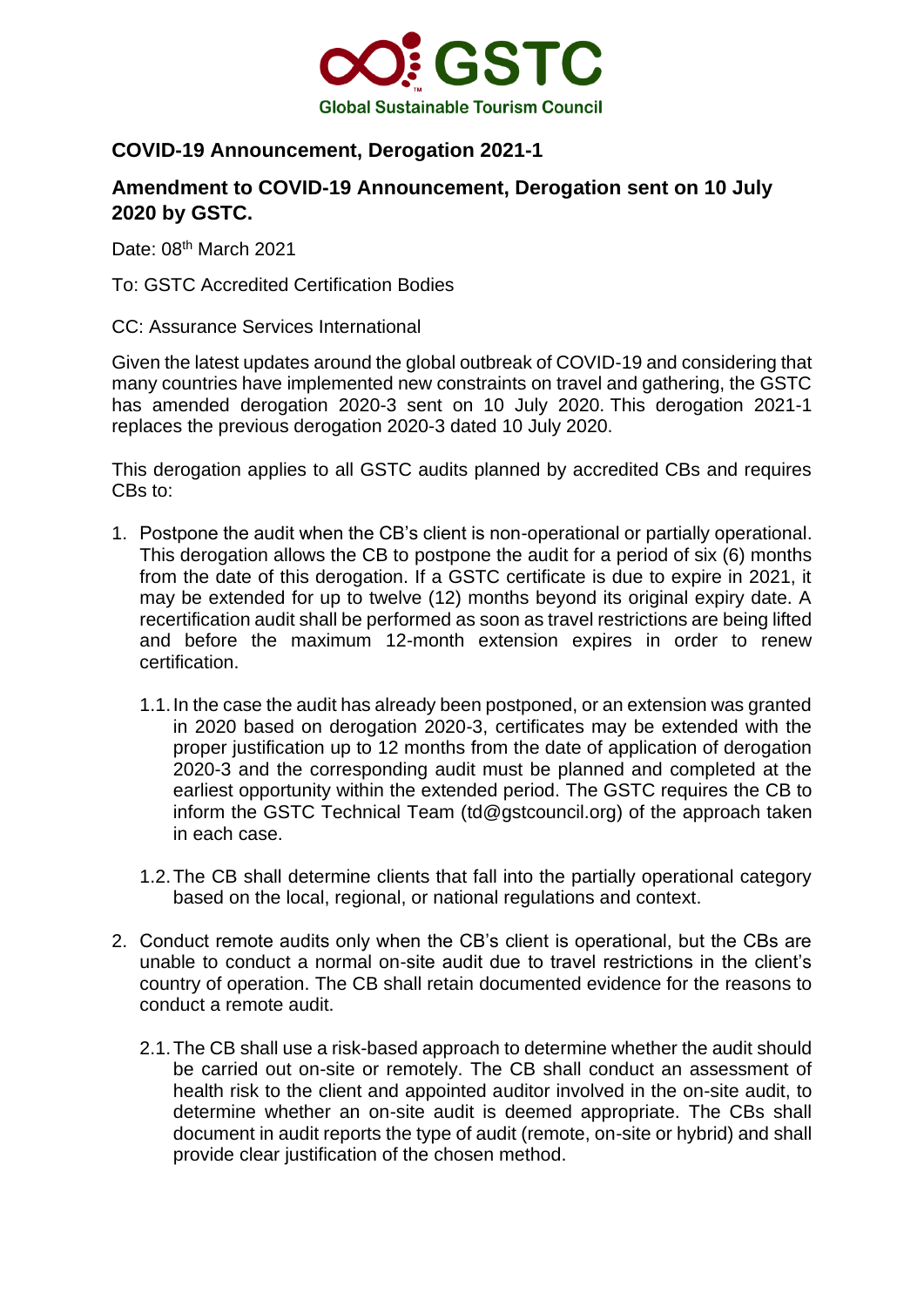

- 2.2.The CB shall evaluate all the requirements in the remote audit and document whether a requirement/finding raised during the remote audit may be subject to re-evaluation through an on-site audit when travel and gathering restrictions are lifted in the client's country of operation. The remote audit option shall only apply in the case of surveillance audits. This is expected to be a short time measure till the COVID-19 situation improves and constrains on travel and gathering are no longer applicable. Remote audits shall not be conducted in the event where the CB's client is non-operational (see point 1 above).
- 3. The CB shall use a risk-based approach to determine the feasibility of a hybrid audit and the requirements to be evaluated remotely and on-site. The timeline for conducting remote and on-site audits shall be based on the risk-based approach, feasibility to assemble an audit team and travel restrictions in the client's country of operation. The CBs shall document in audit reports whether this derogation has been applied and shall provide clear justification of the chosen method.
	- 3.1.Hybrid audits can have two variations:
		- 3.1.1. Two-part audit combining on-site activities and off-site activities within a determined period.
		- 3.1.2. Two auditors: one performing the remote activities and another performing the on-site activities. Both auditors shall comply with the GSTC Auditor Training qualifications according to the GSTC Accreditation Manual v2.4. The lead auditor shall comply with the GSTC Auditor qualifications.
	- 3.2.The hybrid audit option shall apply only in the case of initial and recertification audits. Hybrid audits shall not be conducted in the event where the CB's client is non-operational.

The CBs shall retain documented evidence for each case where this derogation has been applied and specify clearly if the audit was conducted remotely, on-site or hybrid. The following definitions applies to this derogation:

- Operational: When all the CBs client's activities and functions are up and running.
- Hybrid Audit: Combination of on-site audit (activities performed at the location such as inspections, interviews, observations, etc.) and remote audit (activities performed at any place other than the location of the auditee).

For conducting remote and hybrid audits, the following documents should be considered:

- IAF ID 3: 2011: Management of Extraordinary Events or Circumstances Affecting ABs, CABs and Certified Organizations.
- IAF MD 4: 2018: The Use of Information and Communication Technology (ICT) for Auditing/ Assessment Purposes.
- ISO 19011:2018: Guidelines for auditing management systems.
- ISEAL Guide on Using Technology and Data in Remote Audits.